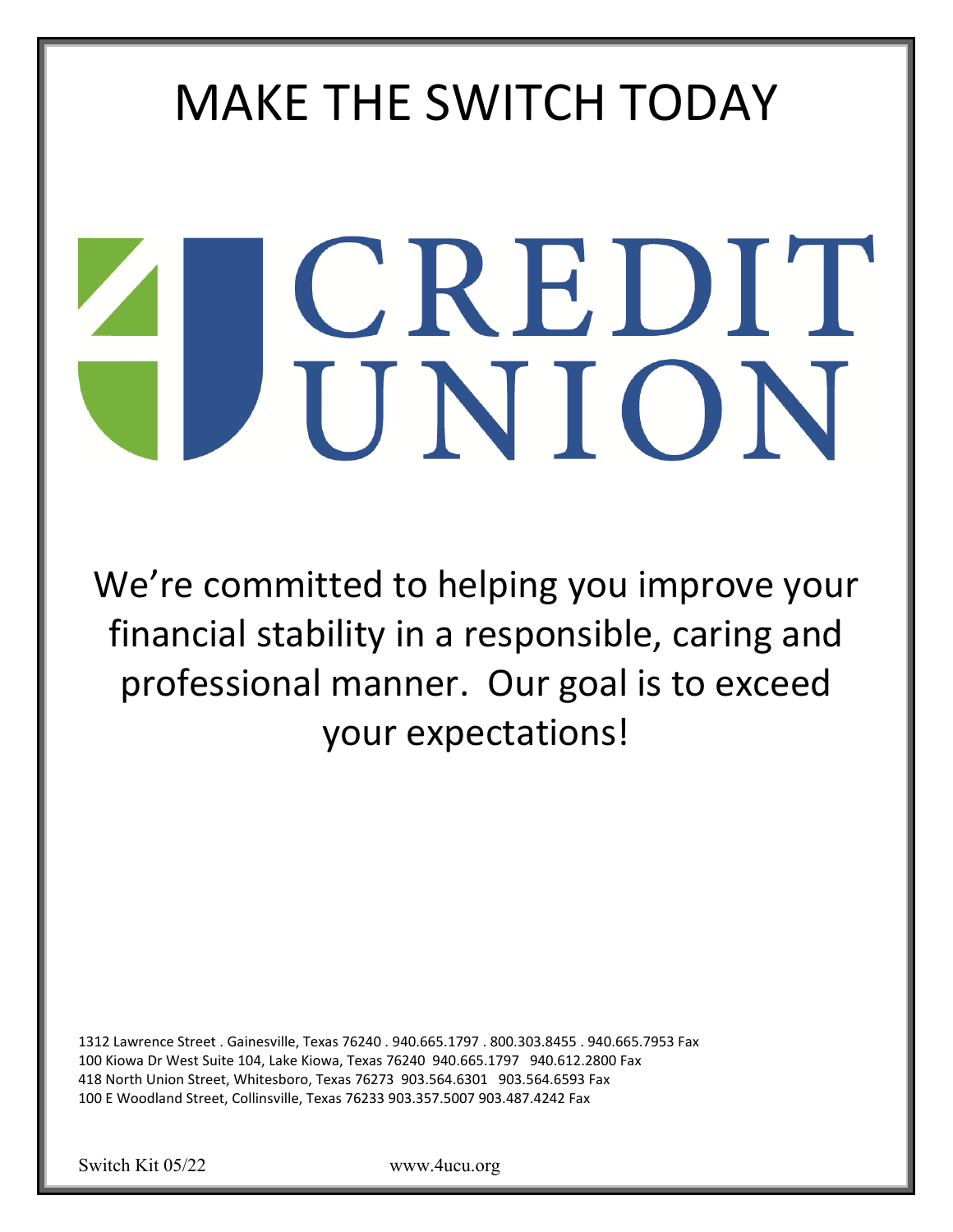### Switch Kit Checklist

|               | Thank you for choosing 4U Credit Union. We are committed to making certain that your transition is a<br>smooth one. The five easy steps below will guide you through the process of switching your accounts to us.                                                                                                                                                                                                                                                                                                                                                                                                                                                                                                                                                                |
|---------------|-----------------------------------------------------------------------------------------------------------------------------------------------------------------------------------------------------------------------------------------------------------------------------------------------------------------------------------------------------------------------------------------------------------------------------------------------------------------------------------------------------------------------------------------------------------------------------------------------------------------------------------------------------------------------------------------------------------------------------------------------------------------------------------|
| $\Box$ Step 1 | Get Organized<br>In Step 1, you will:                                                                                                                                                                                                                                                                                                                                                                                                                                                                                                                                                                                                                                                                                                                                             |
|               | Gather all pertinent information about your existing account.<br>Review your last few statements and note all automatic payments. (Remember to leave sufficient<br>$\bullet$<br>funds to cover any outstanding checks or pending automatic payments.)                                                                                                                                                                                                                                                                                                                                                                                                                                                                                                                             |
| $\Box$ Step 2 | Move Your Direct Deposit & Automatic Payments<br>In Step 2, you will:                                                                                                                                                                                                                                                                                                                                                                                                                                                                                                                                                                                                                                                                                                             |
|               | Prepare to move your direct deposit by completing the Direct Deposit Transfer Letter. Note: you may<br>$\bullet$<br>be asked to fill out an additional form by the party making the direct deposit.<br>To transfer social security direct deposit, you can either call Social Security Administration at 1-800-<br>$\bullet$<br>772-1213 or go to www.ssa.gov/deposit/howtosign.htm<br>Set up new automatic payments. You can use our Automatic Payment Transfer Letter or consider our<br>$\bullet$<br>Home Banking product with Free Bill Pay as al alternative that gives you more control over your<br>money. (If you're setting up more than one automatic payment, print or make additional copies of<br>the Automatic Payment Transfer Letter for each automatic payment.) |
| $\Box$ Step 3 | Close Your Old Account<br>In Step 3, you will:                                                                                                                                                                                                                                                                                                                                                                                                                                                                                                                                                                                                                                                                                                                                    |
|               | Confirm all checks have cleared and all automatic payments have been made.<br>Complete the Account Closure Request Letter and send it to your old bank. (Remember that some<br>$\bullet$<br>financial institutions may require you to fill out additional forms.)<br>Destroy any unused checks, ATM/debit and credit cards, and deposit slips associated with your old<br>$\bullet$<br>accounts.<br>Start using your 4U Credit Union account exclusively.<br>$\bullet$                                                                                                                                                                                                                                                                                                            |
| $\Box$ Step 4 | Keep Copies For Your Records<br>In Step 4, you will:                                                                                                                                                                                                                                                                                                                                                                                                                                                                                                                                                                                                                                                                                                                              |
|               | Remember to keep a copy of all documents, letter and forms for your personal records.                                                                                                                                                                                                                                                                                                                                                                                                                                                                                                                                                                                                                                                                                             |
| $\Box$ Step 5 | Transfer Other Accounts<br>In Step 5, you will:                                                                                                                                                                                                                                                                                                                                                                                                                                                                                                                                                                                                                                                                                                                                   |
|               | Consider making your financial life less complicated by transferring other accounts to 4U Credit<br>Union. Transfer your credit card balances to 4U Credit Union Visa Credit Card. Consider one of our<br>share certificates with competitive interest rates. With all of your funds in one place, your banking<br>will be easier.<br>Call us at 940-665-1797 or toll free at 1-800-303-8455, visit us on-line at www.4ucu.org or drop by<br>٠<br>any of our offices, and we'll be happy to assist you.                                                                                                                                                                                                                                                                           |
|               | Thank you again for choosing 4U Credit Union!                                                                                                                                                                                                                                                                                                                                                                                                                                                                                                                                                                                                                                                                                                                                     |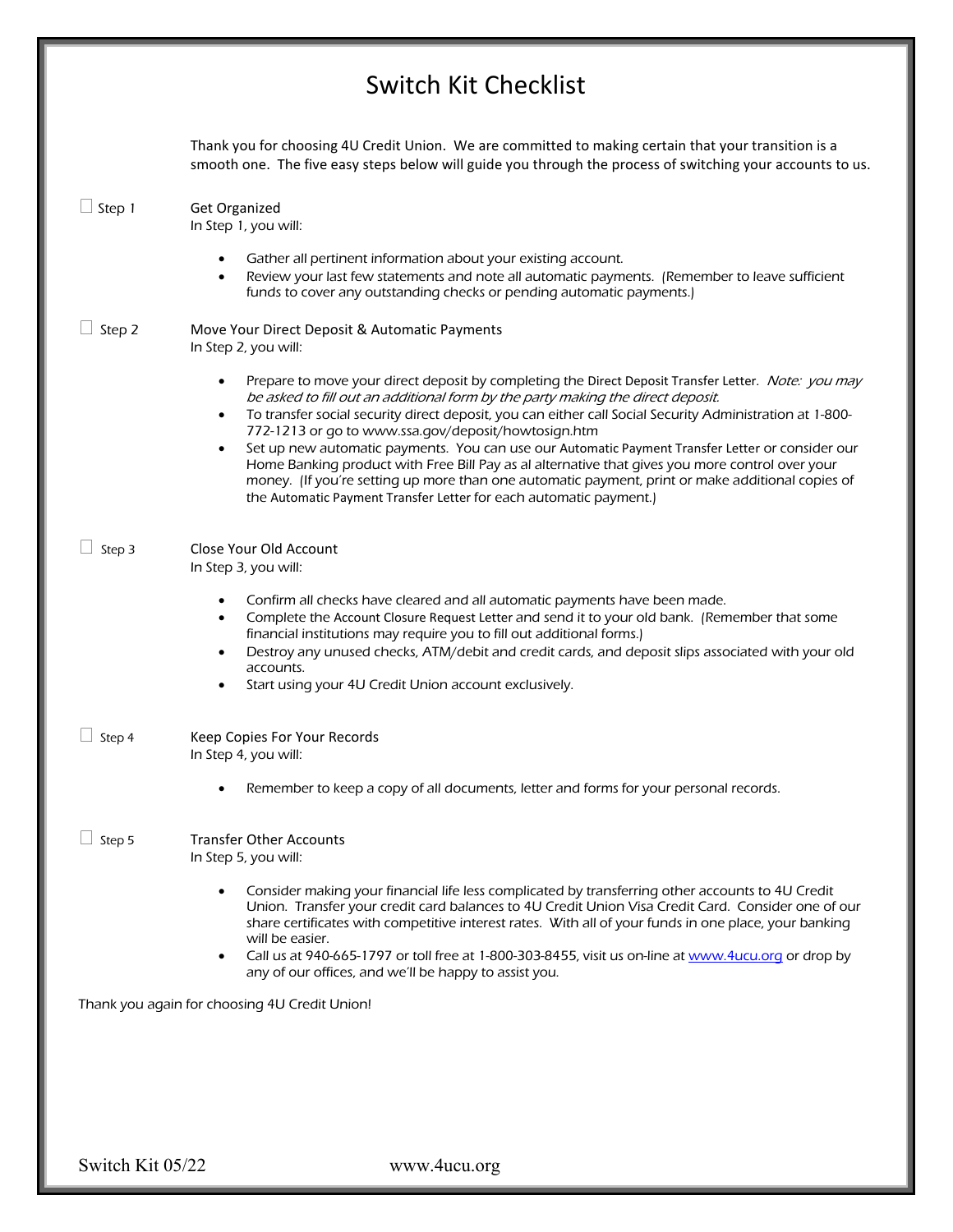## Direct Deposit Transfer Letter

Complete and sign this form for every party (i.e. employer, vendor) initiating a direct deposit to your account. Then, give this signed form, along with a voided check from your new 4U Credit Union account, to the party making the direct deposit.

|                        | □ Establish Direct Deposit                                                                                                                                        |  |                                                                       | $\Box$ Change my existing Direct Deposit |                                                       |                                     |
|------------------------|-------------------------------------------------------------------------------------------------------------------------------------------------------------------|--|-----------------------------------------------------------------------|------------------------------------------|-------------------------------------------------------|-------------------------------------|
| Company<br>Information |                                                                                                                                                                   |  |                                                                       |                                          |                                                       |                                     |
|                        |                                                                                                                                                                   |  |                                                                       |                                          |                                                       |                                     |
|                        |                                                                                                                                                                   |  |                                                                       |                                          |                                                       |                                     |
| Customer               |                                                                                                                                                                   |  |                                                                       |                                          |                                                       |                                     |
| Information            |                                                                                                                                                                   |  |                                                                       |                                          |                                                       |                                     |
|                        |                                                                                                                                                                   |  |                                                                       |                                          |                                                       |                                     |
|                        |                                                                                                                                                                   |  |                                                                       |                                          |                                                       |                                     |
| Bank<br>Information    | 4U Credit Union<br>Routing No 311982134                                                                                                                           |  | John Doe<br>1234 Anystreet Cr<br>Anycity, TX 12345<br>4U Credit Union | : 311982134  : 123456    1234            | Pay to the order of $\frac{\text{S}}{\text{Dollars}}$ | 1234                                |
|                        |                                                                                                                                                                   |  | Routing<br>Number                                                     | Account<br><b>Number</b>                 | Check<br>Number                                       |                                     |
| Deposit<br>Information | Note: You can route your direct deposit to more than one account.<br>1. Account Type:<br>$\Box$ Checking<br>$\Box$ Savings<br>Account Number_____________________ |  |                                                                       | 2. Account Type:<br>Checking<br>Savings  | Account Number ___________________                    |                                     |
|                        | I authorize<br>directly to my 4U Credit Union account(s) indicated above.                                                                                         |  |                                                                       |                                          |                                                       | (employer/company) to make deposits |
|                        | Member Signature                                                                                                                                                  |  |                                                                       |                                          | Date                                                  |                                     |
|                        |                                                                                                                                                                   |  |                                                                       |                                          |                                                       |                                     |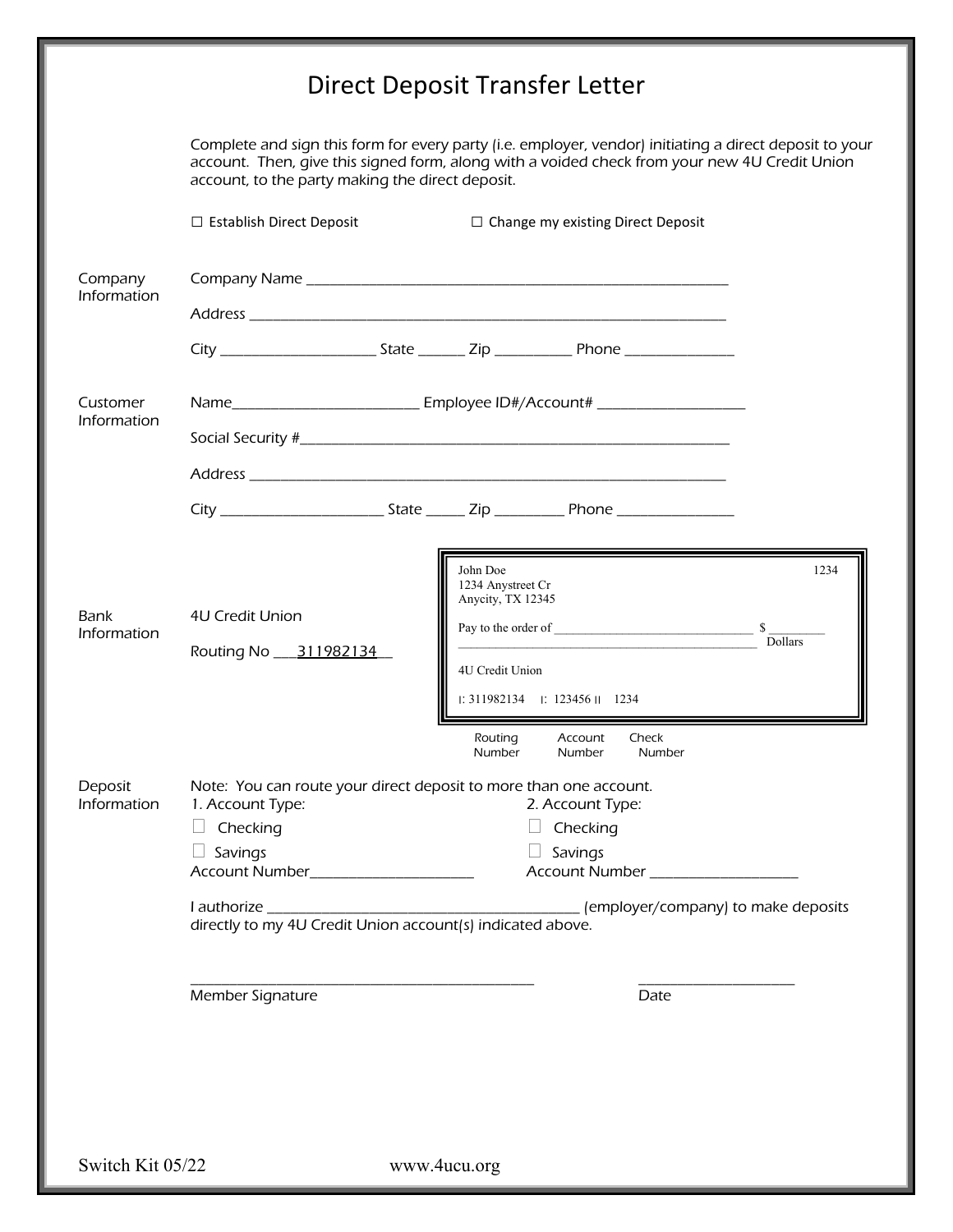|                       | To Whom It May Concern<br>I would like to change my payment instructions. Currently, you are debiting payment from my old<br>bank account at:                                                                          |  |  |  |  |  |
|-----------------------|------------------------------------------------------------------------------------------------------------------------------------------------------------------------------------------------------------------------|--|--|--|--|--|
| Former<br><b>Bank</b> |                                                                                                                                                                                                                        |  |  |  |  |  |
|                       |                                                                                                                                                                                                                        |  |  |  |  |  |
|                       | As of ____________________(date), please stop debiting this account and start debiting this<br>payment from my new account at 4U Credit Union. My new information is as follows:                                       |  |  |  |  |  |
| <b>New</b><br>Bank    | 4U Credit Union                                                                                                                                                                                                        |  |  |  |  |  |
|                       | John Doe<br>1234<br>1234 Anystreet Cr<br>Anycity, TX 12345<br>Dollars<br><u> 1989 - Johann Barn, mars ar breithinn ar chwaraeth a bhaile ann an t-</u><br>4U Credit Union<br>$\mid$ : 311982134 : 00123456 $\mid$ 1234 |  |  |  |  |  |
|                       | Please send me a written confirmation of the date this change will be effective.                                                                                                                                       |  |  |  |  |  |
|                       | <b>Customer Signature</b><br>Date                                                                                                                                                                                      |  |  |  |  |  |
|                       |                                                                                                                                                                                                                        |  |  |  |  |  |
|                       |                                                                                                                                                                                                                        |  |  |  |  |  |
|                       |                                                                                                                                                                                                                        |  |  |  |  |  |
|                       |                                                                                                                                                                                                                        |  |  |  |  |  |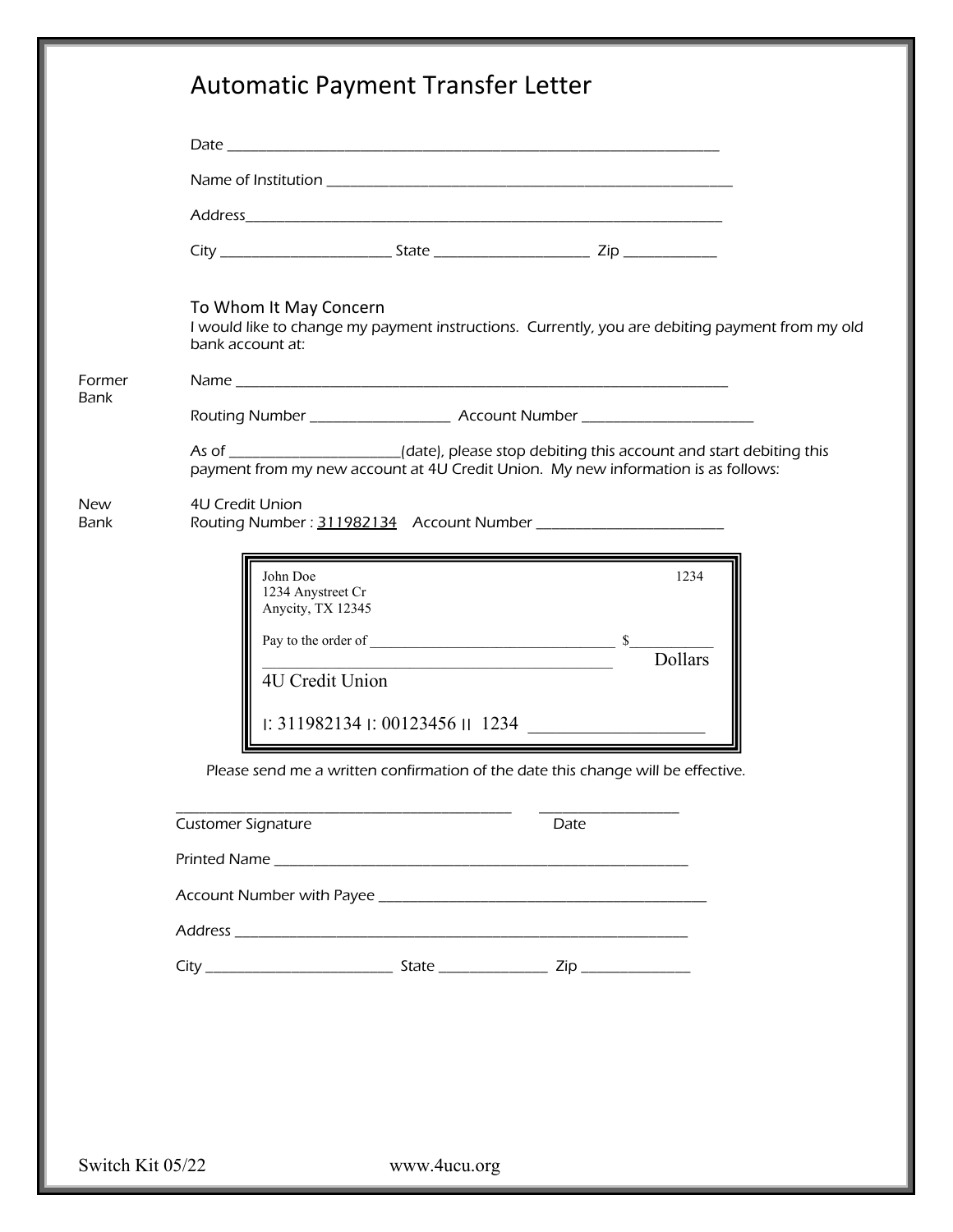#### Account Closure Request Letter

|                  | To Whom It May Concern<br>of_________________________ (date). |              | This letter is to inform you that I have decided to close the account(s) listed below as |                                                                                                            |
|------------------|---------------------------------------------------------------|--------------|------------------------------------------------------------------------------------------|------------------------------------------------------------------------------------------------------------|
|                  |                                                               |              |                                                                                          | $\Box$ Please close the account(s) noted below and mail the balance and any interest earned to my address. |
|                  | noted below.                                                  |              |                                                                                          | $\Box$ Please close the account(s) noted below and wire the balance and any interest earned to the account |
| Account 1        | Old Account Number:__________________<br>To 4U Credit Union   |              |                                                                                          |                                                                                                            |
|                  | New Account Number:                                           |              | New Routing Number: 311982134                                                            |                                                                                                            |
| Account 2        | Old Account Number:__________________                         |              | Old Routing Number:_____________________                                                 |                                                                                                            |
|                  | To 4U Credit Union<br>New Account Number:                     |              | New Routing Number: 311982134                                                            |                                                                                                            |
| Account 3        |                                                               |              | Old Routing Number:___________________                                                   |                                                                                                            |
|                  | To 4U Credit Union<br>New Account Number:                     |              | New Routing Number: 311982134                                                            |                                                                                                            |
|                  |                                                               |              |                                                                                          | Upon closure of the account(s) listed above, please send a confirmation to the address below.              |
|                  | Sincerely,<br>Customer's                                      |              |                                                                                          |                                                                                                            |
|                  |                                                               |              |                                                                                          |                                                                                                            |
|                  |                                                               |              |                                                                                          |                                                                                                            |
|                  |                                                               |              |                                                                                          |                                                                                                            |
|                  |                                                               |              |                                                                                          |                                                                                                            |
|                  |                                                               |              |                                                                                          |                                                                                                            |
|                  |                                                               |              |                                                                                          |                                                                                                            |
|                  |                                                               |              |                                                                                          |                                                                                                            |
|                  |                                                               |              |                                                                                          |                                                                                                            |
|                  |                                                               |              |                                                                                          |                                                                                                            |
|                  |                                                               |              |                                                                                          |                                                                                                            |
| Switch Kit 05/22 |                                                               | www.4ucu.org |                                                                                          |                                                                                                            |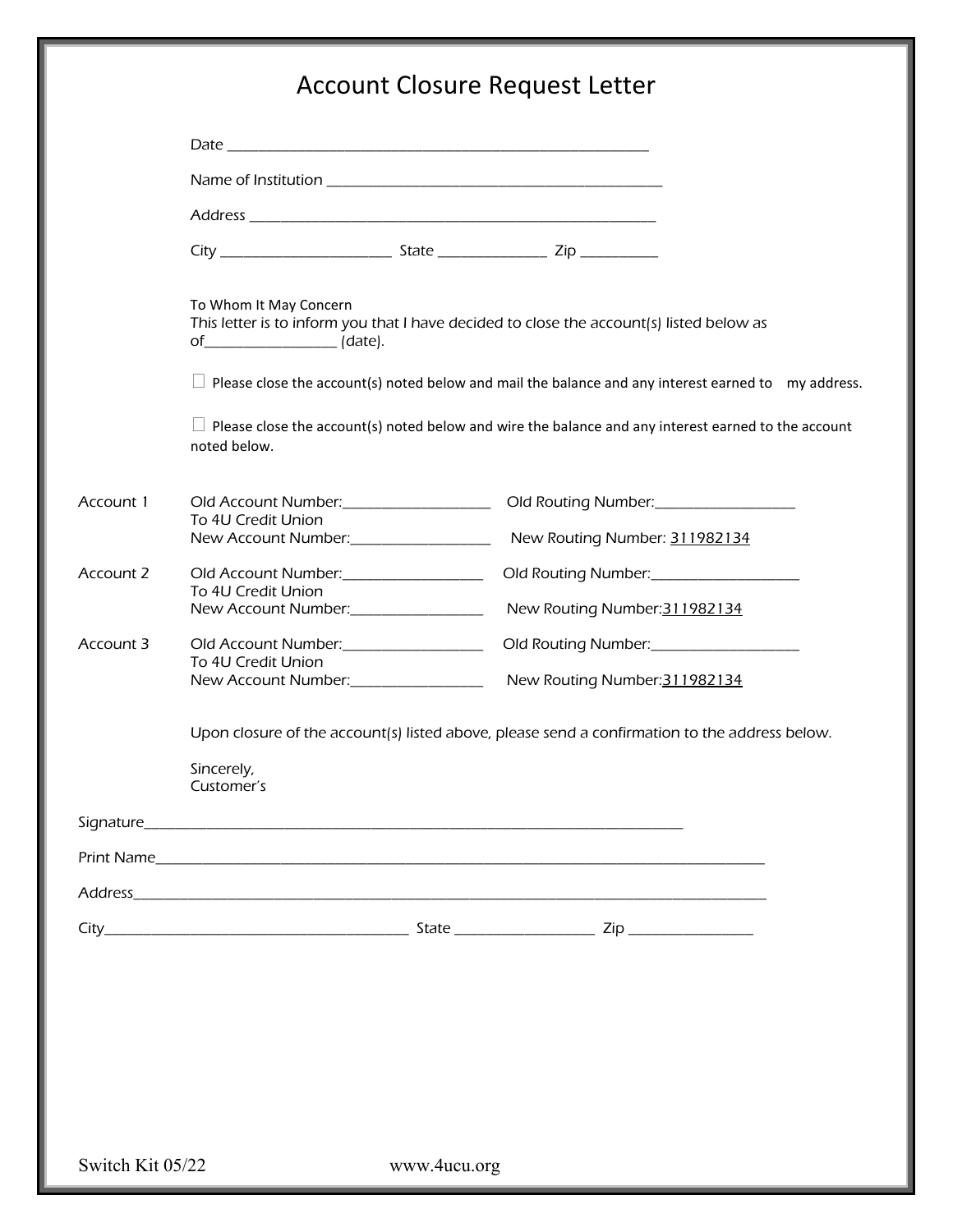#### Switch Kit Customer Service Contacts

Utilities:

TXU Energy Services **City of Lindsay** 800-818-6132 940-665-4455 www.txu.com

940-759-2211 940-665-9809

940-668-4500 940-759-2227

Kiowa Homeowners Water Supply Corp City of Sherman 940-668-8391 940-892-7334 www.lksud.org www.ci.sherman.tx.us

City of Whitesboro 903-564-3311 www.whitesboro.org

Telephone:

Nortex Communications 940-759-2251 www.nortex.com

A T & T 800-222-0300 www.att.com

Sprint 800-464-7928 www.sprint.com

Cable:

SuddenLink Communications 940-665-3241 www.suddenlink.com

Dish Network 940-483-1255 or 1-866-934-7444 www.dish.com

Direct TV 800-494-4388 www.directv.com

PenTex Energy **City of Callisburg** www.pentex.com www.callisburgtx.com

City of Gainesville **Muenter Chamber of Commerce** Muenster Chamber of Commerce www.gainesville.tx.us www.muensterchamber.com

#### Checking Account Application

Switch Kit 05/22 www.4ucu.org